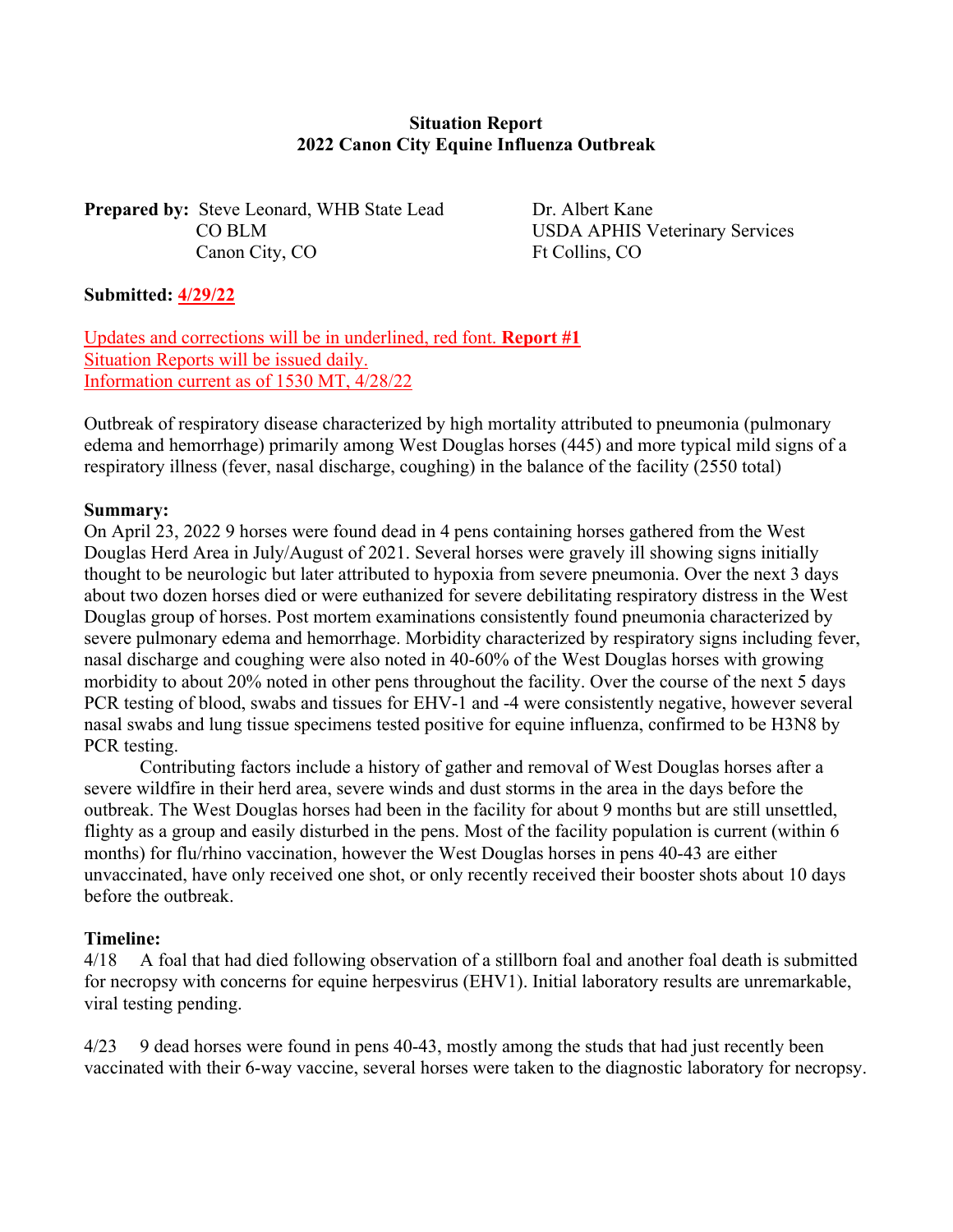4/23 Voluntary quarantine was established with no movement of animals allowed off the premises, biosecurity measures are increased throughout the facility

4/24-25 46 horses die or are euthanized among the West Douglas horses, additional horses are taken to the diagnostic laboratory for necropsy or necropsied on site with samples submitted for polymerase chain reaction (PCR) analysis

4/25 First press release goes out from BLM acknowledging the outbreak

4/25 First increases of respiratory morbidity are noted in other pens in the facility

4/25 The first samples tested are negative for EHV-1

4/26 Veterinarians with the United States Department of Agriculture (USDA) and Colorado Department of Agriculture (CDA)visit the facility to review biosecurity and consult on the outbreak investigation

4/26 Several nasal swab and lung tissue samples are PCR positive for equine influenza virus (EIV or flu) at two diagnostic laboratories.

4/27 Additional PCR testing from two laboratories confirms the EIV as equine H3N8 type flu virus

4/27 CDA issues first press statement

4/28 BLM issues second press release identifying H3N8 as the cause of the outbreak

4/28 Additional necropsy and laboratory test results confirm pneumonia caused by H3 equine influenza virus complicated by bacterial coinfection as the cause of death in more animals. EHV-1 and EHV-4 are NOT detected.

4/29 No additional